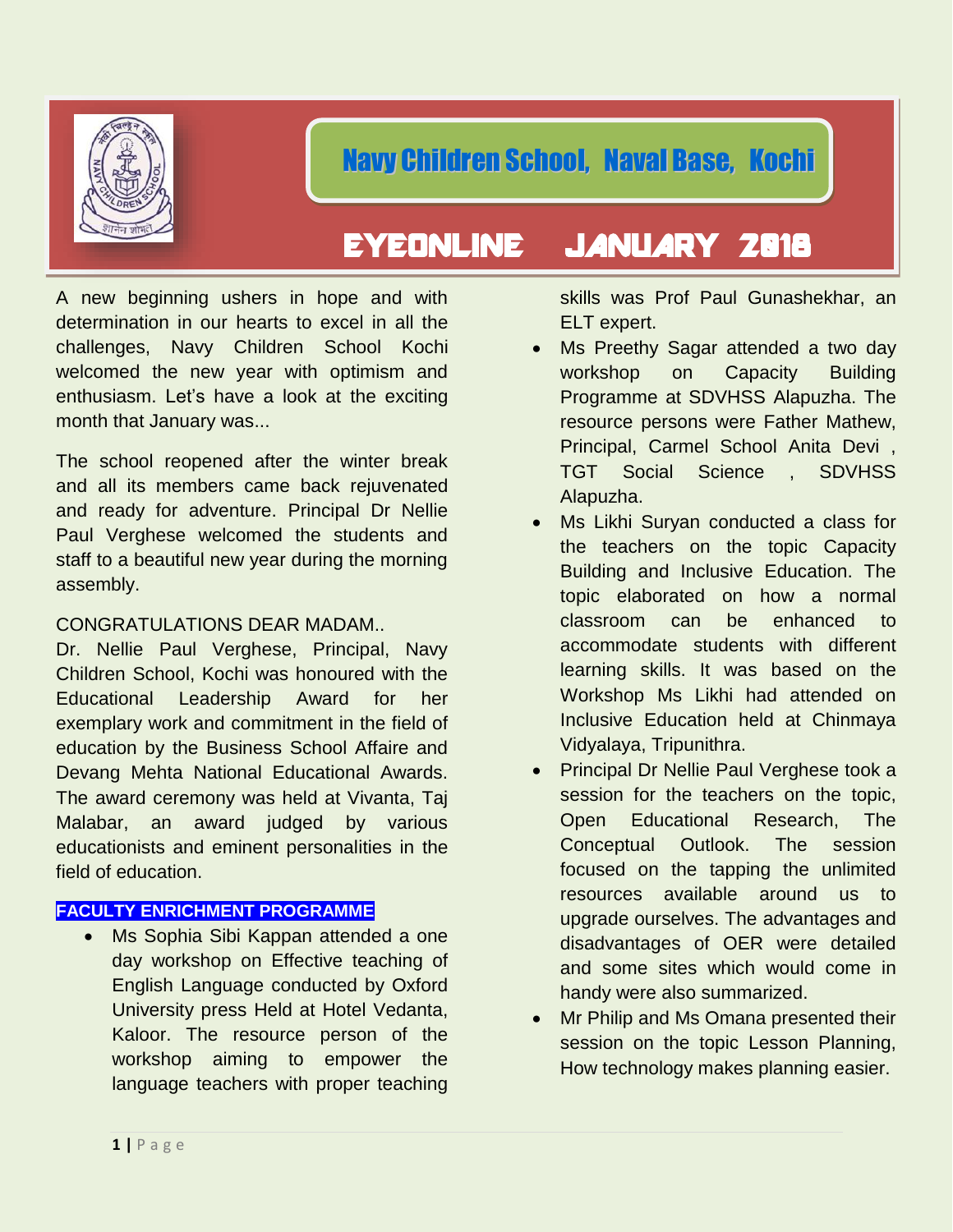- Homework should be replaced by after school activities, was the topic of discussion by Mr Sreedharan and Ms Shyanma Gopinath.
- Ms Seena and Ms Roshini took a session for the teachers on the topic Raising a Thinking child, elaborating in developing the creative and critical thinking of the children.
- Ms Ani Susan, Counsellor, presented her topic, Life Skills dealing with the necessary life skills that a student should possess to be successful in life.
- Is Money the Most important matter to succeed was the topic of discussion by Ms Jercy and Ms Sincy.
- Ms Vidhyalakshmi and Ms Mini PR presented their powerpoint on the topic What effect does Social Networking Sites have on the society.
- Ms Moutsumi Magon and Ms Beena Jagdish took a session for the teachers on the topic Interactive Story Telling and Effective use of books for children's intellectual growth.

# **CCA**

- Mock Press competition held for classes VI to XII.
- The winners:
	- I GANDHI HOUSE
	- II TAGORE HOUSE
	- III NEHRU HOUSE

#### **ACCOLADES GALORE**

• In the Times NIE Fundamental Interschool Quiz competition NCS team of Ananya Tomar and Arpita rajiv won the 4<sup>th</sup> Position. The event was held at St Theresa's College auditorium.

# **MATHEMATICS MARVEL.**



• In the **GYAN 2018,** an interschool competition for working models in Mathematics, NCS Girls team comprising Avantika and Kajal of Class VIII won the First Position. The competition conducted by Cochin Refineries School, Ambalamugal, was an excellent platform where the students showcased their Mathematics skills. The team bagged the Ever Rolling Trophy through a tough competition demonstrating the special quadrilaterals using set of squares.



• Apoorva Joshi III D and Mehak Suhag IV D secured the top position in Baratiya Hindi Pariksha conducted by Mahatma Gandhi Rastriyabhasha Hindi Prachar Sabha.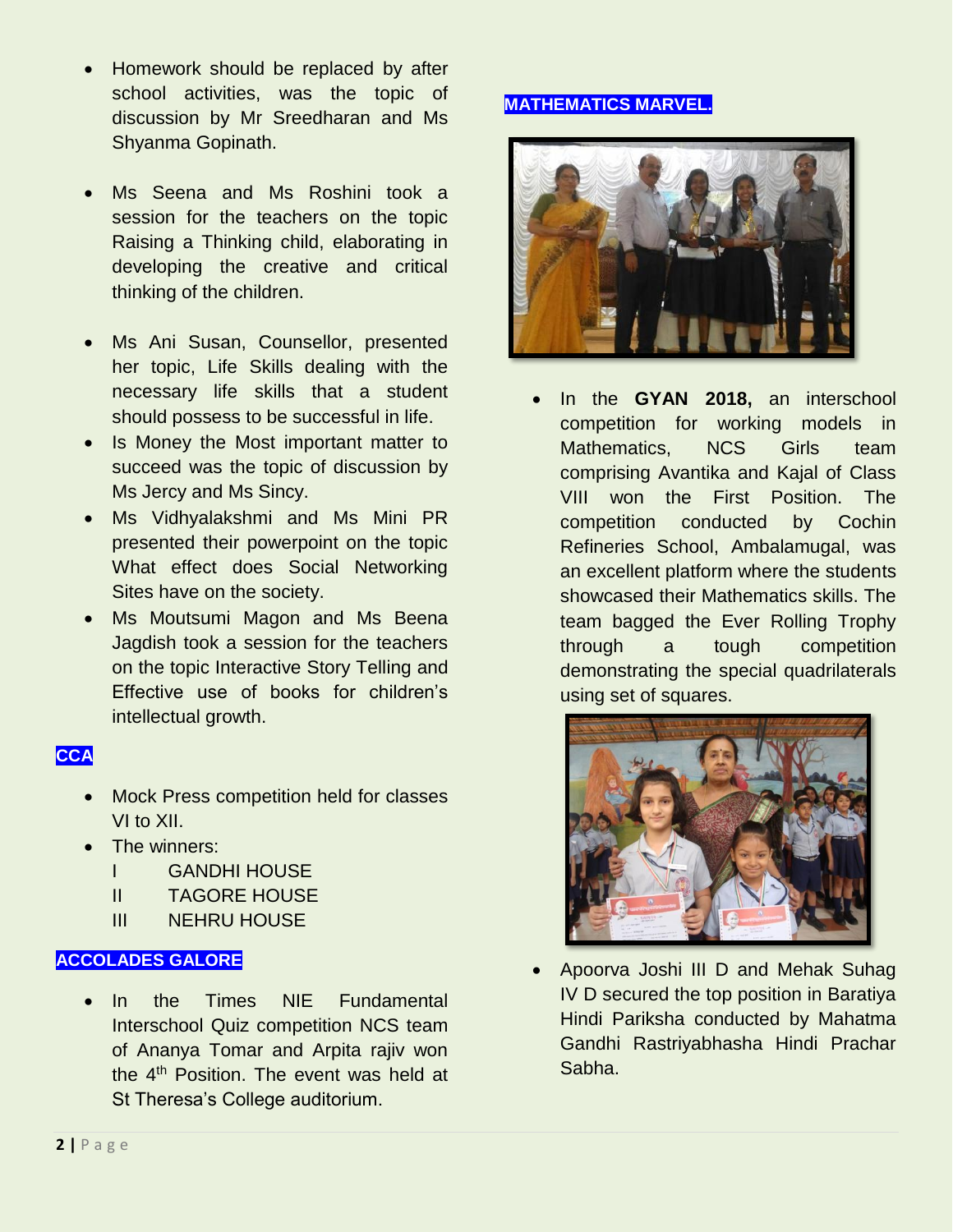# **SPREADING KNOWLEDGE; BROADENING HORIZONS..**



Moving towards a new era of diplomacy and understanding, the students of NCS Kochi participated in the IIMUN, held at the Choice School, Tripunithra.

More than 350 delegates from schools and colleges across the State attended the three-day Model United Nations. Issues ranging from politics to environment were debated and deliberated on at the event.



Chinmay Pathak of Class VII received the Best Journalist award with a medal and Gario of Class IX received a Special Mention and a medal. Many other delegates from NCS K were also appreciated for their strong opinions and presentation.

The objective of the MUN is to allow the student community to experience multilateral negotiations**.** IIMUN or Indian International Model United Nations is an organisation based in India which conducts the simulations of

United Nations and Indian parliament in different cities. They make students discuss topics of national and international interest in order to make more and more students get interested in diplomacy and working of the government.

# **A BUZZING VICTORY**



Tapas Rout of Class XI won accolades for NCS K when he won the Second Runners Up trophy at the Regional Neuroscience Brain Bee Competition. The competition held at IMA by the Kerala Association of Neuroscience witnessed a nail bitting finish with all the finalists entering the tie breaker round. Tapas showcased a brilliant performance thus winning the prize.

The Brain Bee is a neuroscience Q&A competition for secondary school students that aims to motivate them learn about the brain, capture their imaginations, and inspire them to pursue careers in biomedical research.

#### SPORTS ACHIEVEMENT

The New Year knocked with applause at NCS Kochi, with its students raking in glory in the sporting arena.

• In the Alapuzha District Athletics Championship, John Johnson, Aadesh and Rajkumar won the 2nd position in the 3000 m race in the Boys Under 18 Competition.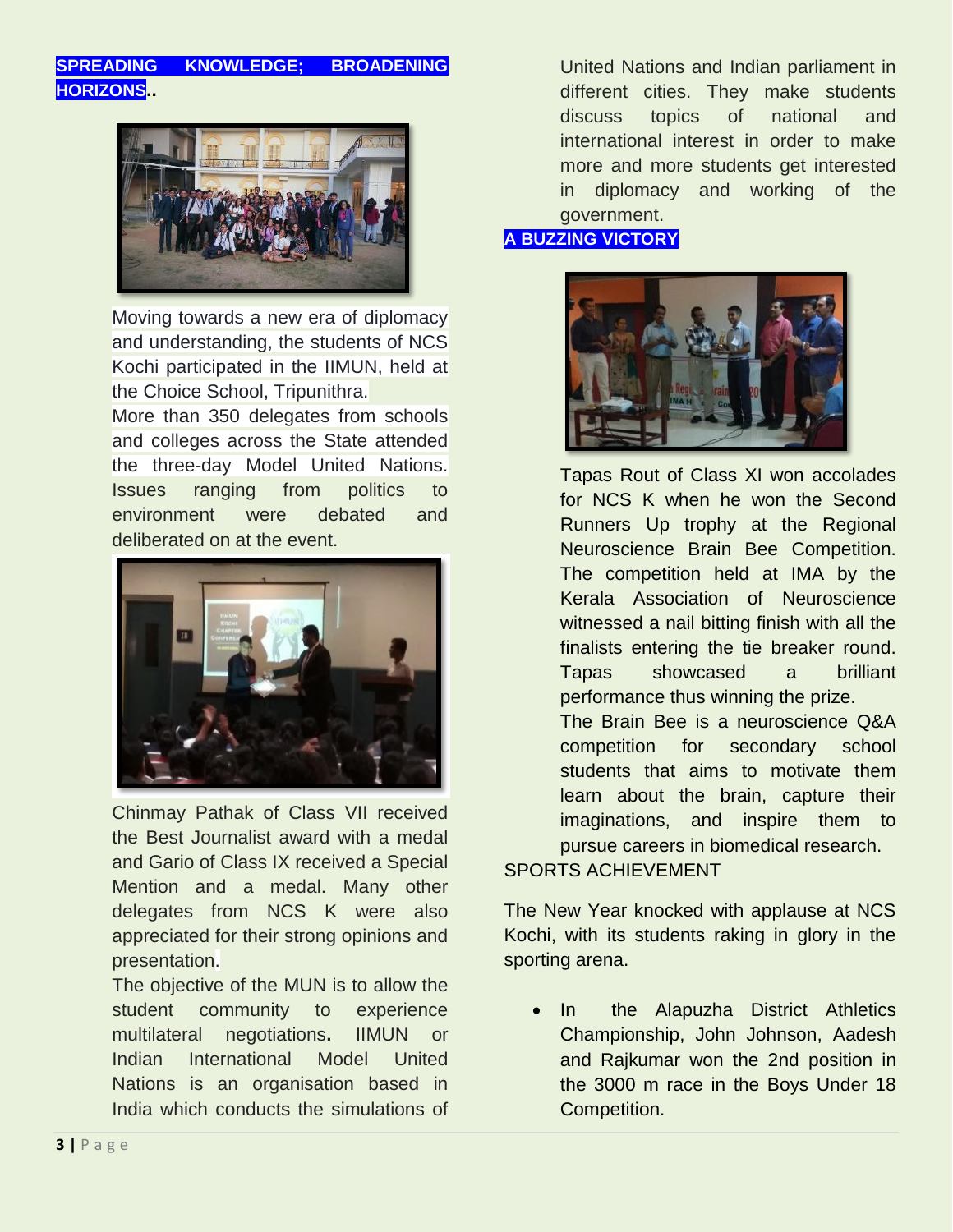• The keen and talented young footballers of NCS Kochi bagged the Runners Up Trophy in the Rajagiri Cup Junior Football Tournament. Beating competitive teams from Kochi, the team reached the finals and displayed and outstanding performance in the Under 15 Inter School Soccer tournament held at Rajagiri School, Kalamassery. The team members were:

Shary Dhiman Adhul Jerry Raj KArwakar George Salvin Rohan Rajeev Prithvi Warrier Vigneshwar Rao Advaith Pradosh Samuel Benny Abin Verghese Samagra Shubham Asweeth



In the **ERNAKULAM DISTRICT CENTRAL SCHOOLS SPORTS MEET 2018**, NCS Kochi gathered 8 medals. Showcasing an excellent feat at the Maharaja's Ground track events, Rajkumar of Class VIII was adjudged the Best Athlete in the Under 14 category among scores of athletes competing in this prestigious Meet. The medal winner were:

| <b>RAJKUMAR</b>     | <b>GOLD</b>   |
|---------------------|---------------|
| <b>AADESH SINGH</b> | 2 BRONZE      |
| <b>BABLY</b>        | <b>BRONZE</b> |
| <b>SHRIYENDRI</b>   | <b>BRONZE</b> |
| <b>KISHORE</b>      |               |
| <b>AMAN KAUSHIK</b> | <b>BRONZE</b> |
| <b>GAURAV SINGH</b> | <b>BRONZE</b> |
| <b>JAIDEEP</b>      | <b>BRONZE</b> |
| <b>RIYA CHANDEL</b> | <b>BRONZE</b> |
| <b>KARISHMA</b>     | <b>BRONZE</b> |
| S<br><b>BHAVANI</b> | <b>BRONZE</b> |
| <b>MENON</b>        |               |
| <b>GARIMA</b>       | <b>BRONZE</b> |
| <b>TRIPATHI</b>     |               |



• IN THE Ernakulam District Mini Athletic Meet held at Maharaja's College ground, Shriyendri Kishore got two medals: I in 300m race I in 100m race.

#### **EXEMPLARY EXHIBITION**

In the Kerala State Central Schools Sports Meet, organised by the Kerala State Sports Council, Raj Kumar of class VIII showcased an excellent feat, bagging the Best Athlete Award in the Under 14 category. Raj Kumar, Aadesh and Aman Kaushik from NCS Kochi got the opportunity to participate in the state level competition after claiming first three positions at the district level competition held earlier this month. The trio's significant performance in the

.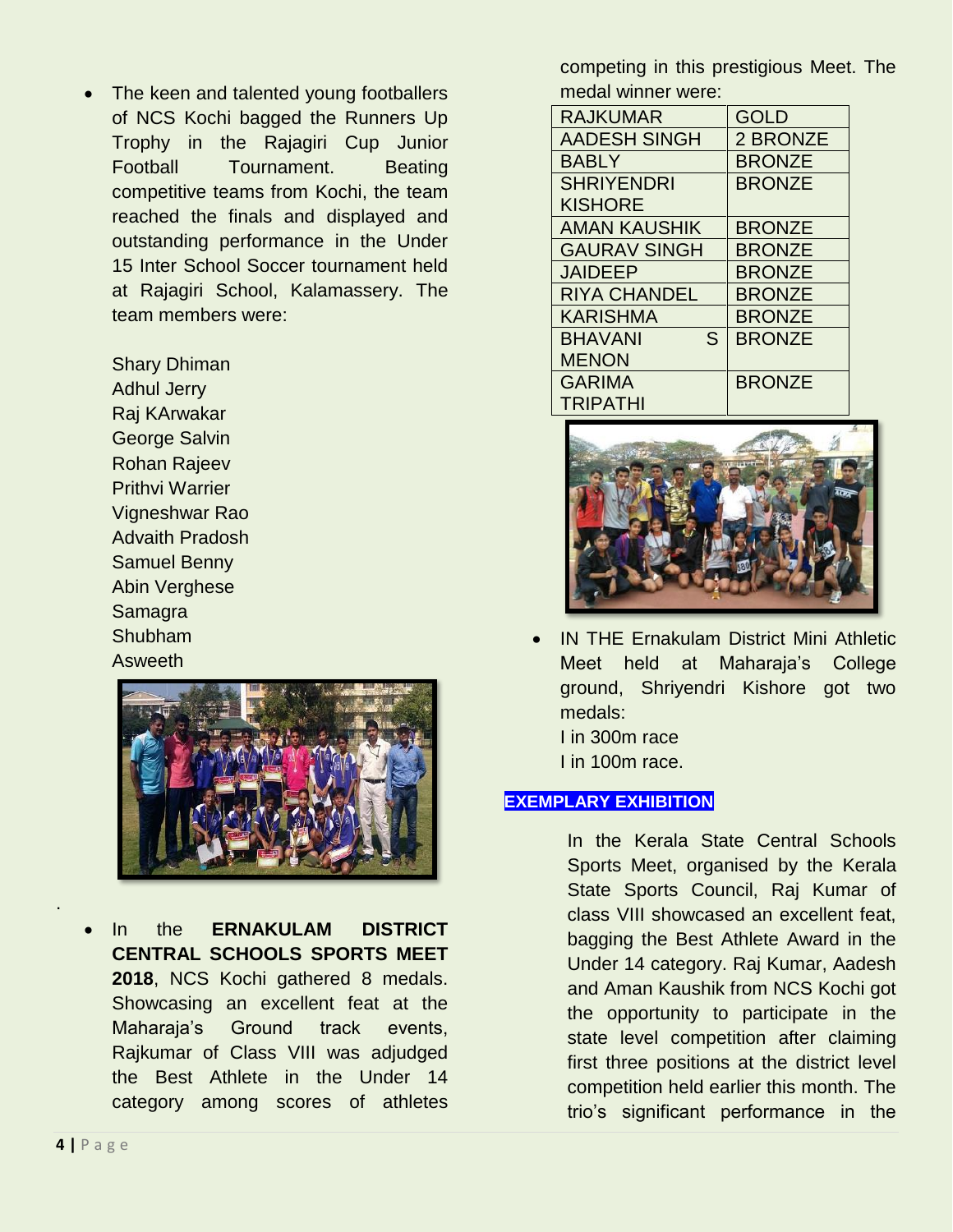track events has also led to the Ernakulum District bagging the Overall Championship Award. The two day Meet that got off to an impressive start at the Chandrasekharan Nair Stadium witnessed students of CBSE, Kendriya Vidyalaya, ICSE and Jawahar Navodaya schools vying for honours. The meet brings together participants from over 1,500 schools across Kerala and is the first such sporting jamboree in the country for the budding talents of these institutions.

#### **GOODBYE.. TILL WE MEET AGAIN..**



NCS family gathered together to bid adieu to one of its leaders, Cmde Sandeep Chakravarthi, Command Education Officer, SNC and Vice Chairman NCS Kochi. Cmde Chakravarthi who is completing his tenure as the Vice Chairman was felicitated in a function held at Primary Assembly Hall. Principal Dr Nellie Paul Verghese recollected fond memories of working with Sir and his immense contribution in visualizing the best for NCS K. A memento and an album was gifted to Sir as a token of love and appreciation.

> Ms Noopur Chakravarthy, PRT was also accorded a cherishable goodbye as

mam bid good bye to NCS after serving some memorable years here.

#### **TREASURED MOMENTS**



NCS Kochi was visited by the Chief of Staff, Southern Naval Command and Chairman NCS, Rear Admiral R J Nadkarni, VSM. The school's infrastructure development and excellence, a vision on the path of being accomplished, was reviewed by RAdm Nadkarni. At NCS we believe that an appropriately planned school infrastructure is an out-and-out key factor in effective teaching and learning. School infrastructure, its design, quality and day to day management is significant in enabling school system to deliver improved education outcomes.

#### **WARM WELCOME**



It was a jubilant occasion for the students of NCS Kochi as they played host to the Naval vessel from Singapore, Republic of Singapore Navy Ship (RSS) Resolution. The ship was received with a colourful reception by the children waving the flags of the two nations.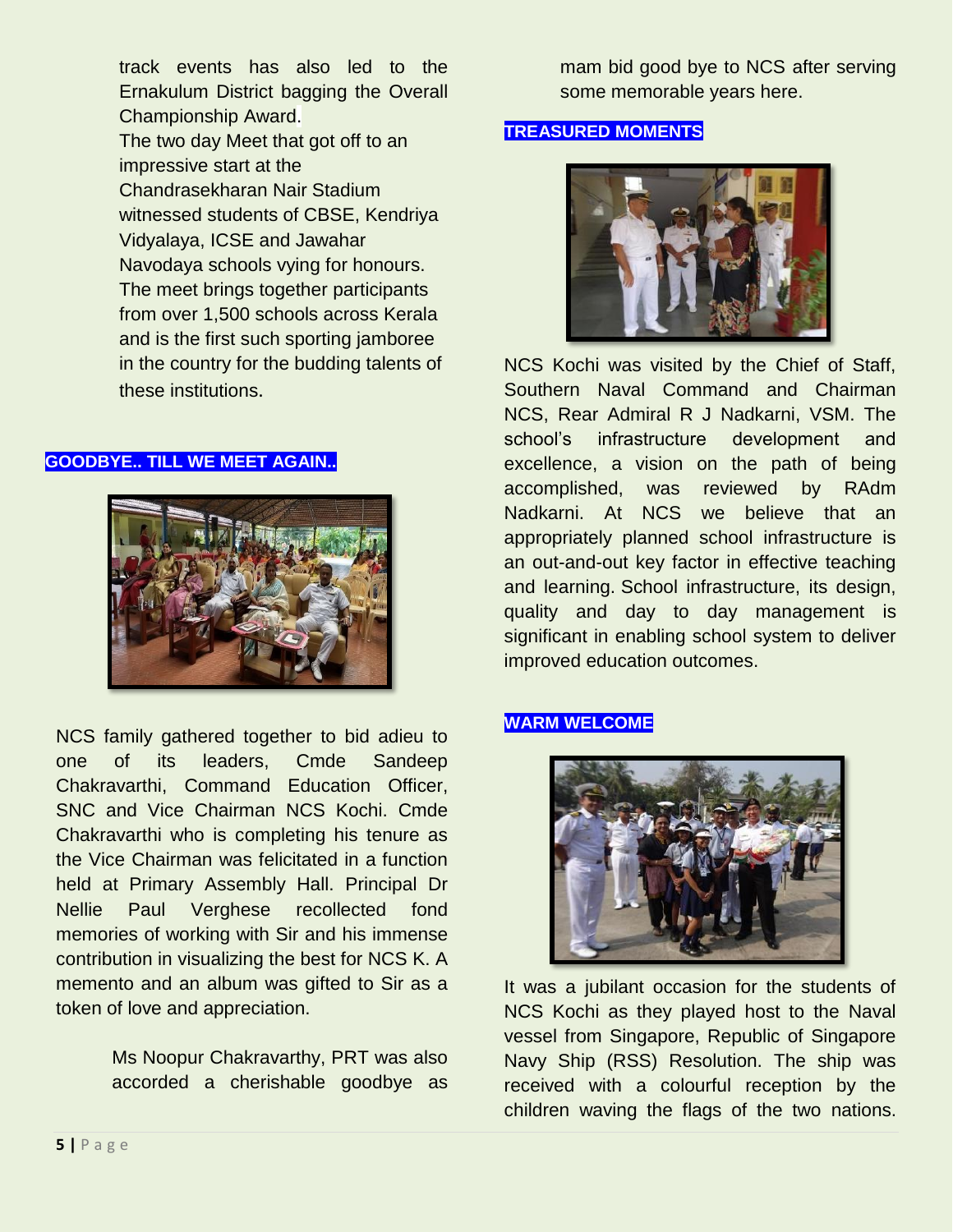The vessel commanded by Lt Colonel Edmund Teh Wei Khee houses trainee naval officers of Singapore.

58 students from NCS Kochi had the fortuity to be part of this greeting, the onset of bilateral exercises to be held later this year. The students got the opportunity to interact with crew members, exchanging pleasantries and welcoming them to the Queen of Arabia, Kochi.

# **HAPPY REPUBLIC DAY**



NCS Kochi echoed with patriotic fervour as it stood united with the nation to celebrate the 69<sup>th</sup> Republic Day. The celebrations commenced with the unfurling of the national flag by the Chief Guest, Captain P J Singh, Director, NCS Kochi followed by the rendition of the National Anthem. The four houses under the leadership of their respective captains decorated the program with the ceremonial march past. A spectacular cultural extravaganza, a true showstopper, echoing the history of freedom movement and the drafting of the Indian Constitution added to the festive spirit of the occasion. Enthralling dance-drama performances and melodious musicals with patriotic ardour contributed to the zeal of the day.

Capt. P J Singh, in his address, traced the history of the nation and highlighted the nature of Indian Constitution and its historical significance. Congratulating the students for their wonderful performances, Capt P J Singh

reiterated the need to accept and uphold the diversity of India and stand united to fulfil the vision of our founding fathers.

The programme included speeches by students highlighting the importance of Republic Day , the achievements of India in recent times and emphasising the need to be patriotic. The details of the cultural programmes are as follows:

- A dance drama from the primary showcasing the important articles of the constitution and the cultural diversity of our nation.
- A melodious rendition of 'Aye mere watan ke logon' by the choir mesmerised the audience.
- A Tableau depicting the fundamental rights and duties of a citizen of India.
- An impressive skit on the contributions of our freedom fighters.
- An enthralling dance performance based on the theme 'National Integration'.
	- The days preceding the Republic day, the atmosphere of the school reverberated with patriotic spirit as the C. C. A. team of the school conducted various competitions as part of the celebration. A painting competition was conducted. Students presented their understanding of the concept of patriotism and their love for their nation in an array of spectacular and breath-taking hues.
	- The essay writing competition presented an open platform for the students to express their interpretation of patriotism.
	- The declamation competition saw the children competing with each other delivering speeches of Indian patriotic personalities with passion.

.